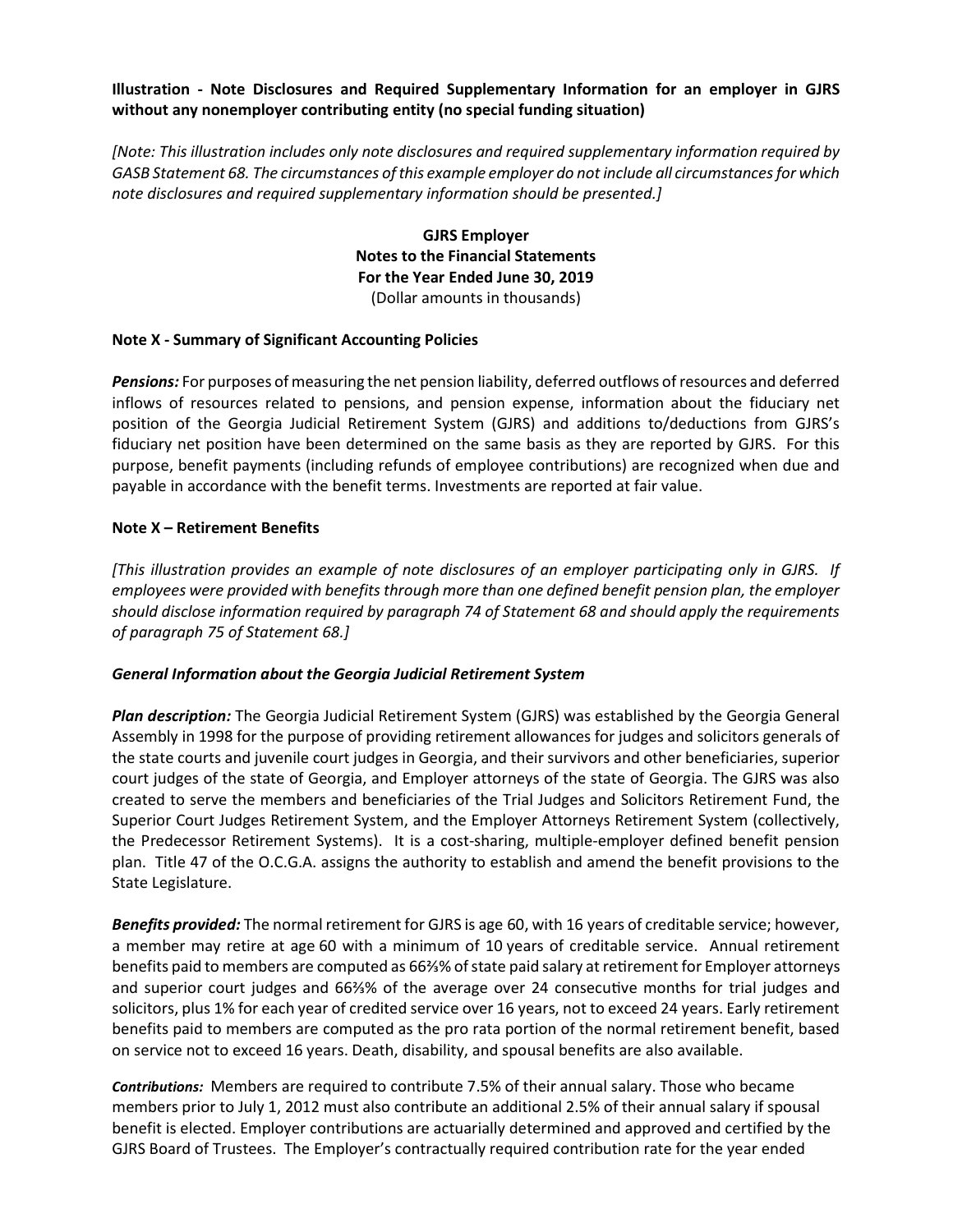June 30, 2019 was 7.83%. Employer contributions to GJRS were \$XX,XXX for the year ended June 30, 2019.

## Pension Liabilities, Pension Expense, and Deferred Outflows of Resources and Deferred Inflows of Resources Related to Pensions

At June 30, 2019, the Employer reported a liability of \$XX.XXX for its proportionate share of the net pension liability. The net pension liability was measured as of June 30, 2018. The total pension liability used to calculate the net pension liability was based on an actuarial valuation as of June 30, 2017. An expected total pension liability as of June 30, 2018 was determined using standard roll-forward techniques. The Employer's proportion of the net pension liability was based on contributions to GJRS during the fiscal year ended June 30, 2018. At June 30 2018, the Employer's proportion was X.XXXXXXXX%, which was an increase (decrease) of X.XX % from its proportion measured as of June 30, 2017.

For the year ended June 30, 2019, the Employer recognized pension expense of \$X,XXX. At June 30, 2019, the Employer reported deferred outflows of resources and deferred inflows of resources related to pensions from the following sources:

|                                                                                                                     | <b>Deferred</b><br><b>Outflows of</b><br><b>Resources</b> | <b>Deferred</b><br>Inflows of<br><b>Resources</b> |
|---------------------------------------------------------------------------------------------------------------------|-----------------------------------------------------------|---------------------------------------------------|
| Differences between expected and actual<br>experience                                                               | \$<br>$X, XXX \S$                                         | X,XXX                                             |
| Changes of assumptions                                                                                              | X,XXX                                                     | X,XXX                                             |
| Net difference between projected and actual<br>earnings on pension plan investments                                 | X, XXX                                                    | X, XXX                                            |
| Changes in proportion and differences between<br>Employer contributions and proportionate share<br>of contributions | X, XXX                                                    | X, XXX                                            |
| Employer contributions subsequent to the<br>measurement date (Including employer speceifc)                          | X,XXX                                                     |                                                   |
| Total                                                                                                               | \$<br>X,XXX                                               | X,XXX                                             |

Employer contributions subsequent to the measurement date of \$X,XXX are reported as deferred outflows of resources and will be recognized as a reduction of the net pension liability in the year ended June 30, 2020. Other amounts reported as deferred outflows of resources and deferred inflows of resources related to pensions will be recognized in pension expense as follows:

| Year ended June 30: |   |       |
|---------------------|---|-------|
| 2020                | S | X.XXX |
| 2021                |   | X,XXX |
| 2022                |   | X,XXX |
| 2023                |   | X,XXX |
| 2024                |   | X.XXX |
| Thereafter          |   | X,XXX |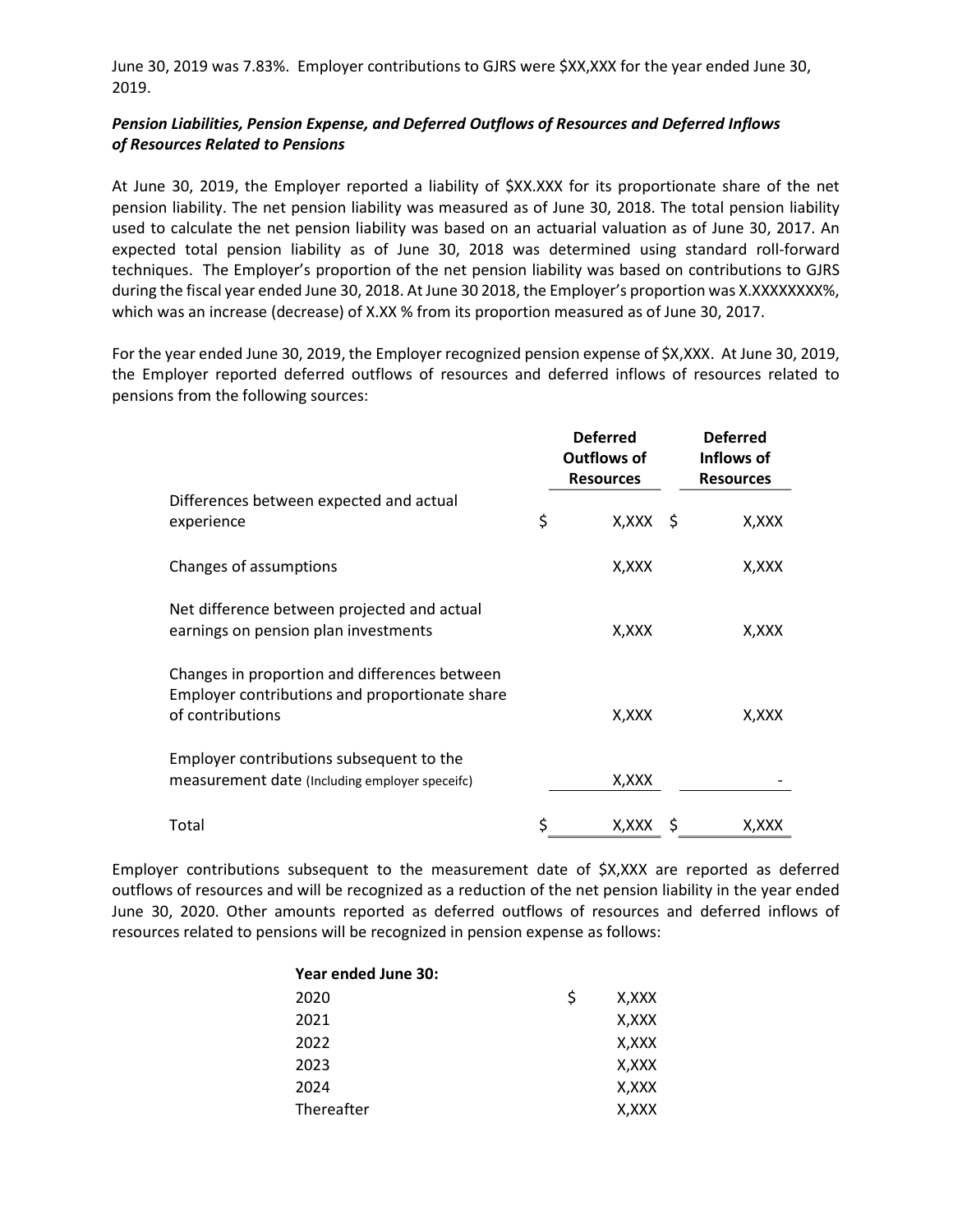Actuarial assumptions: The total pension liability as of June 30, 2018 was determined by an actuarial valuation as of June 30, 2017. Based on the funding policy adopted by the Board on March 15, 2018, the investment rate of return assumption will be changed to 7.30% in the June 30, 2018 actuarial valuation. Therefore, the investment rate of return used in the roll-forward of the total pension liability is 7.30% using the following actuarial assumptions, applied to all periods included in the measurement:

| Inflation                 | 2.75%                                          |
|---------------------------|------------------------------------------------|
| Salary increases          | 4.50%, including inflation                     |
| Investment rate of return | 7.30%, net of pension plan investment expense, |
|                           | including inflation                            |

Mortality rates were based on the RP-2000 Combined Mortality Table projected to 2025 with projection scale BB and set forward 2 years for both males and females for the period after retirement and for dependent beneficiaries. For the period after disability retirement, the RP-2000 Disabled Mortality Table projected to 2025 with projection scale BB and set back 7 years for males and set forward 3 years for females is used. Rates of mortality in active service were based on the RP-2000 Employee Mortality Table projected to 2025 with projection scale BB.

| The actuarial assumptions used in the June 30, 2017 valuation were based on the results of an actuarial                                                                                                                                                                                                                                                                                                                                                                                                                                                                                                                                                    |
|------------------------------------------------------------------------------------------------------------------------------------------------------------------------------------------------------------------------------------------------------------------------------------------------------------------------------------------------------------------------------------------------------------------------------------------------------------------------------------------------------------------------------------------------------------------------------------------------------------------------------------------------------------|
|                                                                                                                                                                                                                                                                                                                                                                                                                                                                                                                                                                                                                                                            |
| The long-term expected rate of return on pension plan investments was determined using a log-normal<br>distribution analysis in which best-estimate ranges of expected future real rates of return (expected<br>nominal returns, net of pension plan investment expense and the assumed rate of inflation) are developed<br>for each major asset class. These ranges are combined to produce the long-term expected rate of return<br>by weighting the expected future real rates of return by the target asset allocation percentage and by<br>adding expected inflation. The target allocation and best estimates of arithmetic real rates of return for |
| Long-term<br>expected real<br>rate of return*                                                                                                                                                                                                                                                                                                                                                                                                                                                                                                                                                                                                              |
| $(0.50)$ %                                                                                                                                                                                                                                                                                                                                                                                                                                                                                                                                                                                                                                                 |
| 9.00                                                                                                                                                                                                                                                                                                                                                                                                                                                                                                                                                                                                                                                       |
| 12.00                                                                                                                                                                                                                                                                                                                                                                                                                                                                                                                                                                                                                                                      |
| 13.50<br>8.00                                                                                                                                                                                                                                                                                                                                                                                                                                                                                                                                                                                                                                              |
| 12.00                                                                                                                                                                                                                                                                                                                                                                                                                                                                                                                                                                                                                                                      |
| 10.50                                                                                                                                                                                                                                                                                                                                                                                                                                                                                                                                                                                                                                                      |
|                                                                                                                                                                                                                                                                                                                                                                                                                                                                                                                                                                                                                                                            |
|                                                                                                                                                                                                                                                                                                                                                                                                                                                                                                                                                                                                                                                            |
| Discount rate: The discount rate used to measure the total pension liability was 7.30 %. The projection of                                                                                                                                                                                                                                                                                                                                                                                                                                                                                                                                                 |

**Discount rate:** The discount rate used to measure the total pension liability was 7.30 %. The projection of cash flows used to determine the discount rate assumed that plan member contributions will be made at the current contribution rate and that employer and State of Georgia contributions will be made at rates equal to the difference between actuarially determined contribution rates and the member rate. Based on those assumptions, the pension plan's fiduciary net position was projected to be available to make all projected future benefit payments of current plan members. Therefore, the long-term expected rate of return on pension plan investments was applied to all periods of projected benefit payments to determine the total pension liability.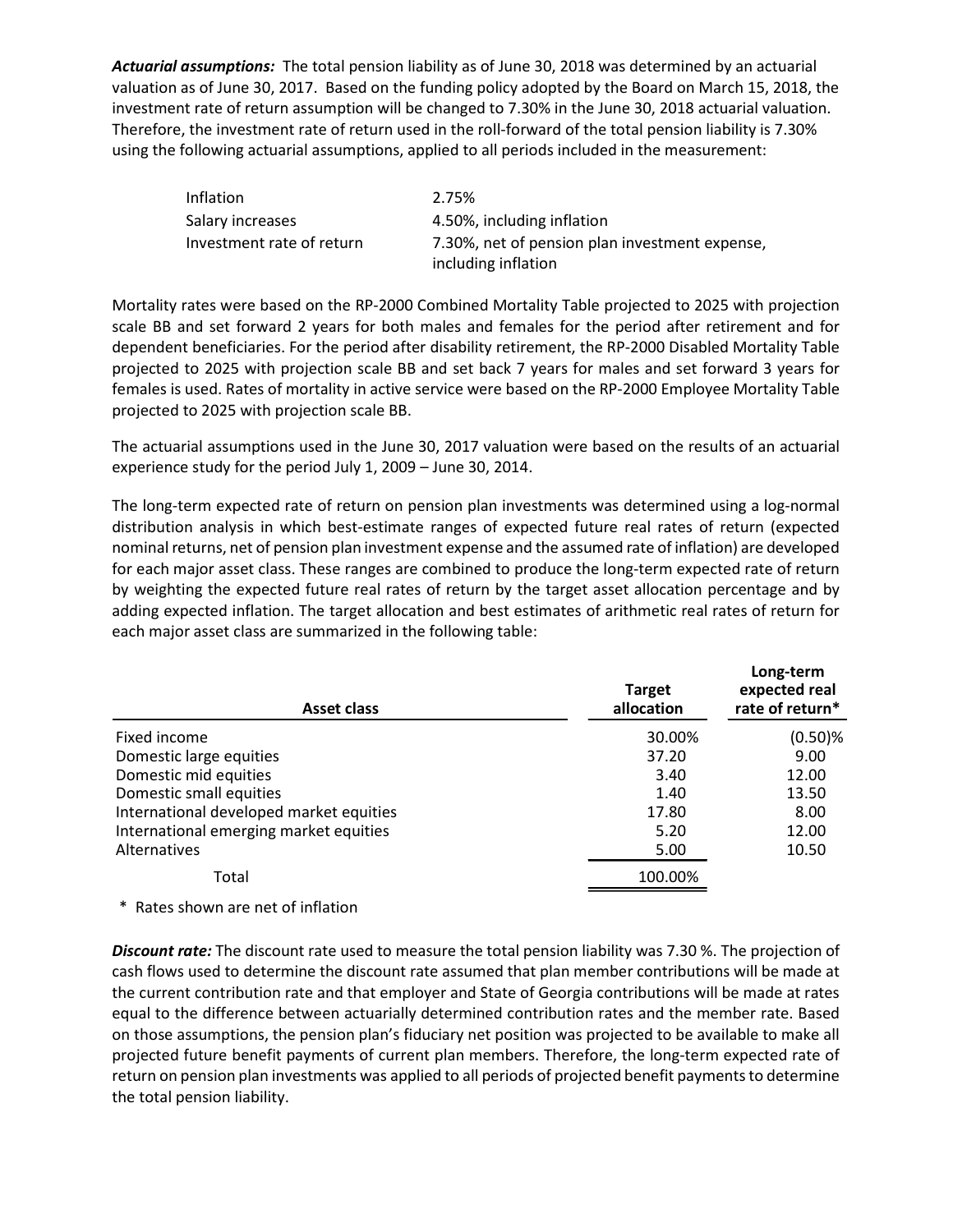Sensitivity of the Employer's proportionate share of the net pension liability to changes in the discount rate: The following presents the Employer's proportionate share of the net pension liability calculated using the discount rate of 7.30 %, as well as what the Employer's proportionate share of the net pension liability would be if it were calculated using a discount rate that is 1-percentage-point lower (6.30 %) or 1 percentage-point higher (8.30 %) than the current rate:

|                                       | 1%                         | Current                     | 1%                            |
|---------------------------------------|----------------------------|-----------------------------|-------------------------------|
|                                       | <b>Decrease</b><br>(6.30%) | discount rate<br>$(7.30\%)$ | <b>Increase</b><br>$(8.30\%)$ |
| Employer's proportionate share of the |                            |                             |                               |
| net pension liability                 | XXX, XXX                   | XXX, XXX                    | XXX, XXX                      |

Pension plan fiduciary net position: Detailed information about the pension plan's fiduciary net position is available in the separately issued GJRS financial report which is publically available at www.ers.ga.gov/financials.

#### Payables to the pension plan

[If the Employer reported payables to the defined benefit pension plan, it should disclose information required by paragraph 122 of Statement 68.]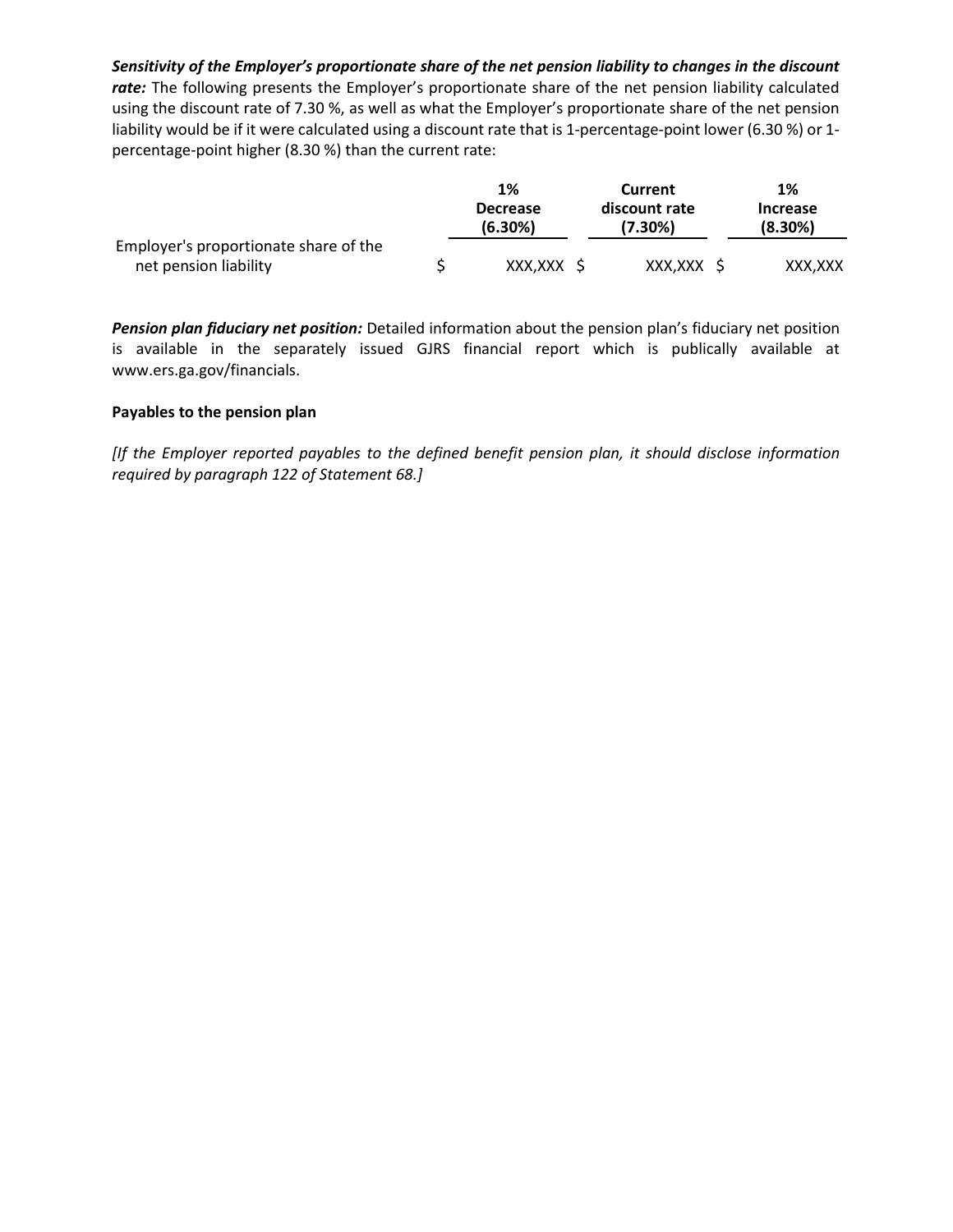# GJRS Employer Required Supplementary Information Schedule of Proportionate Share of the Net Pension Liability Georgia Judicial Retirement System For the Year Ended June 30 (Dollar amounts in thousands)

|                                                                                                                           | 2019         | 2018      | 2017         | 2016      | 2015     |
|---------------------------------------------------------------------------------------------------------------------------|--------------|-----------|--------------|-----------|----------|
| Employer's proportion of the net pension liability (asset)                                                                | $X.XXX\%$    | $X.XXX\%$ | $X.$ $XXX\%$ | $X.XXX\%$ | X.XXX%   |
| Employer's proportionate share of the net pension<br>Liability (asset)                                                    | \$<br>XX,XXX | XX,XXX    | XX,XXX       | XX,XXX    | XX,XXX   |
| Employer's covered-employee payroll                                                                                       | \$<br>XX,XXX | XX,XXX    | XX.XXX       | XX,XXX    | XX,XXX   |
| Employer's proportionate share of the net pension<br>Liability (asset) as a percentage of its covered-employee<br>payroll | $X.XX\%$     | $X.XX\%$  | $X.XX\%$     | $X.XX\%$  | $X.XX\%$ |
| Plan fiduciary net position as a percentage of the total<br>pension liability (asset)                                     | 108.87%      | 111.77%   | 109.32%      | 113.38%   | 114.37%  |

Note: Schedule is intended to show information for the last 10 fiscal years. Additional years will be displayed as they become available.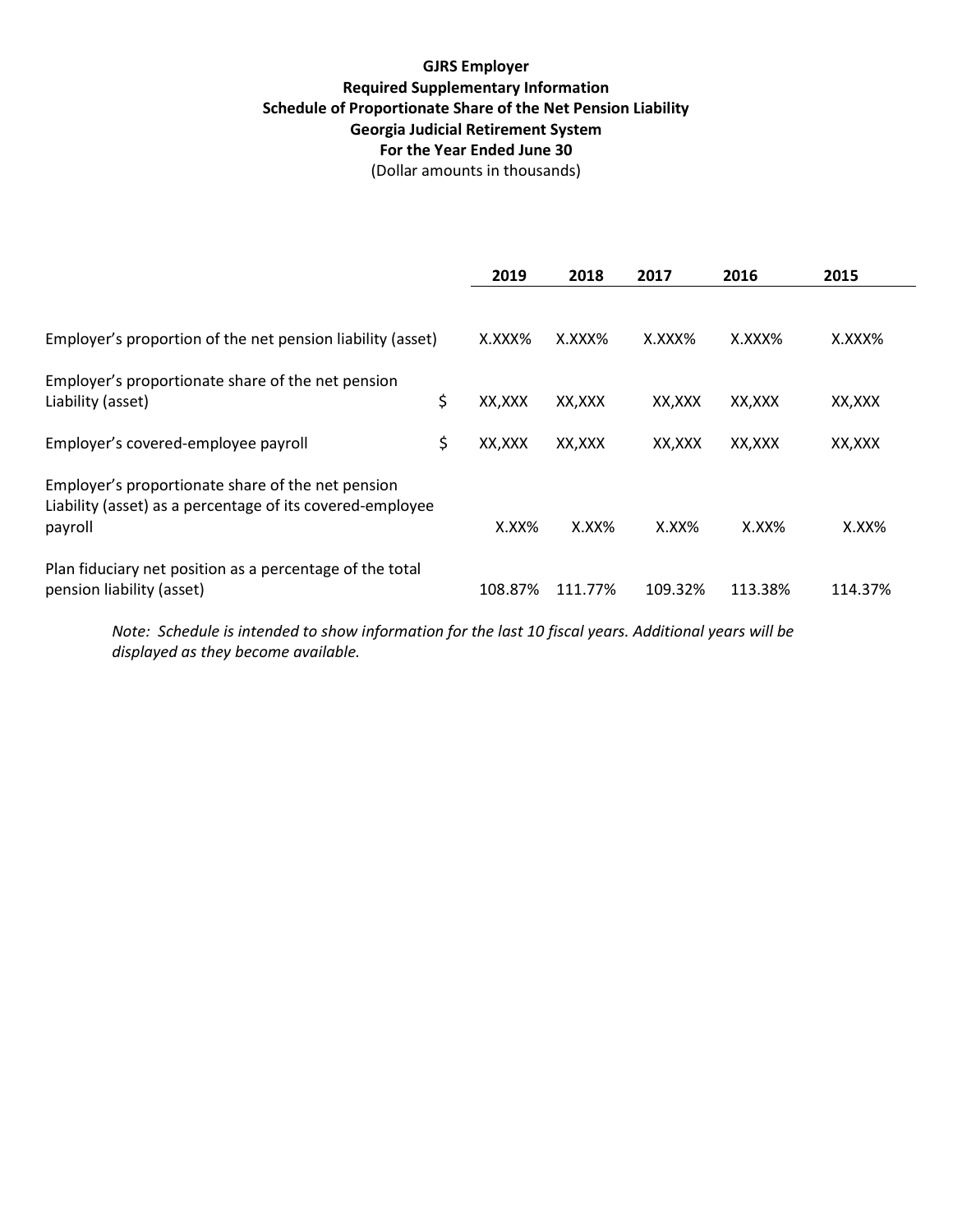|                                                                            |              |          |          | Required Supplementary Information<br>Georgia Judicial Retirement System<br>(Dollar amounts in thousands)<br>For the Year Ended June 30<br>Schedule of Contributions<br>GJRS Employer |          |        |          |          |          |        |
|----------------------------------------------------------------------------|--------------|----------|----------|---------------------------------------------------------------------------------------------------------------------------------------------------------------------------------------|----------|--------|----------|----------|----------|--------|
|                                                                            | 2019         | 2018     | 2017     | 2016                                                                                                                                                                                  | 2015     | 2014   | 2013     | 2012     | 2011     | 2010   |
| Contractually required<br>contribution                                     | \$ XX,XXX    | XX,XXX   | XX,XXX   | XX, XXX                                                                                                                                                                               | XX,XXX   | XX,XXX | XX,XXX   | XX,XXX   | XX, XXX  | XX,XXX |
| Contributions in relation to the<br>contractually required<br>contribution | XX,XXX       | XX,XXX   | XX,XXX   | XX, XXX                                                                                                                                                                               | XX,XXX   | XX,XXX | XX, XXX  | XX,XXX   | XX, XXX  | XX,XXX |
| Contribution deficiency (excess)                                           | \$ XX,XXX    | XX,XXX   | XX,XXX   | XX, XXX                                                                                                                                                                               | XX,XXX   | XX,XXX | XX,XXX   | XX,XXX   | XX, XXX  | XX,XXX |
| Employer's covered-employee<br>payroll                                     | XX,XXX<br>s, | XX,XXX   | XX,XXX   | XX, XXX                                                                                                                                                                               | XX,XXX   | XX,XXX | XX,XXX   | XX,XXX   | XX, XXX  | XX,XXX |
| Contributions as a percentage<br>of covered-employee payroll               | <b>X.XX%</b> | $X.XX\%$ | $X.XX\%$ | $X.XX\%$                                                                                                                                                                              | $X.XX\%$ | X.XX%  | $X.XX\%$ | $X.XX\%$ | $X.XX\%$ | X.XX%  |
|                                                                            |              |          |          |                                                                                                                                                                                       |          |        |          |          |          |        |